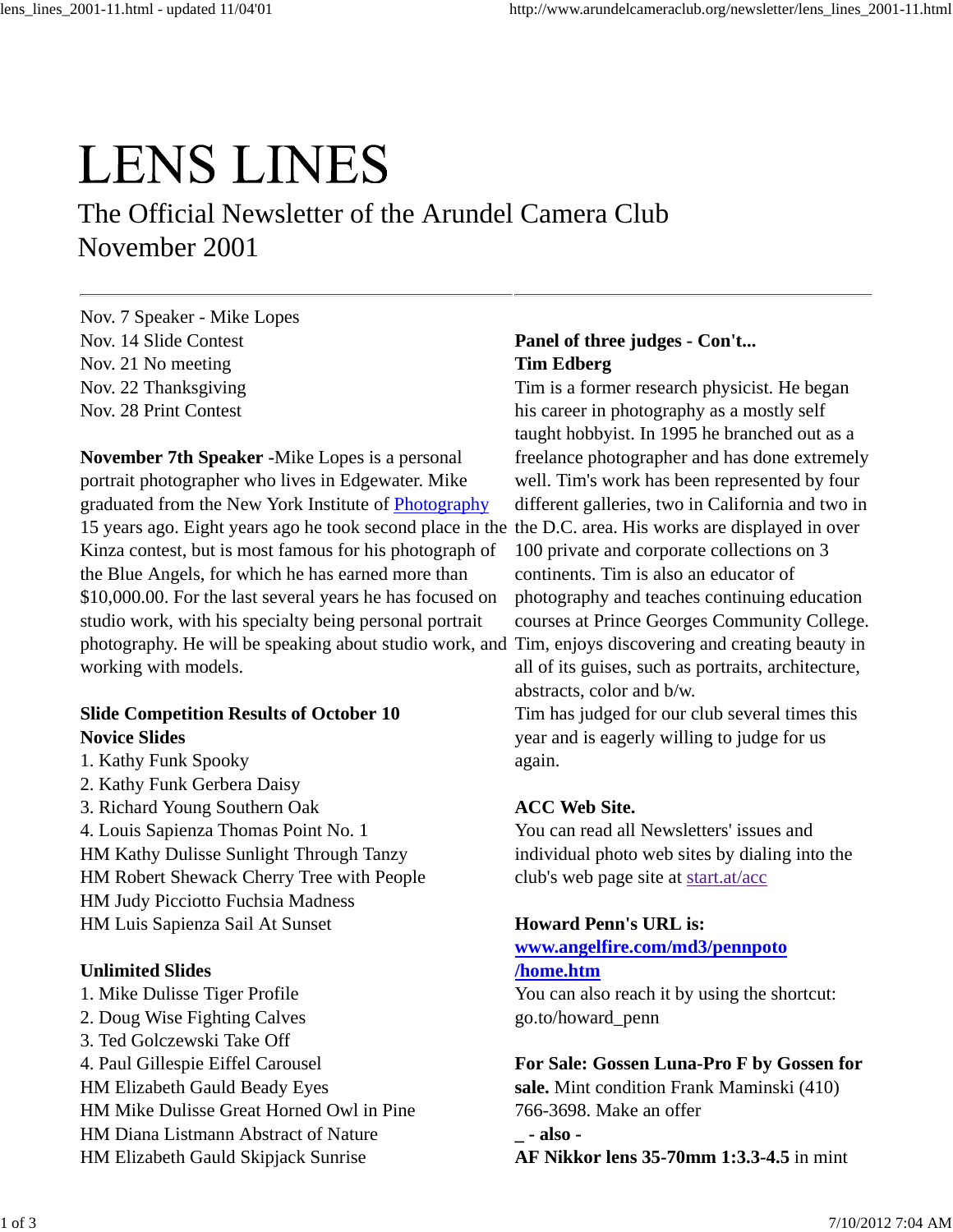condition asking \$40.

### **Judge: Jim G. Smith** graduated from the Maryland Institute College of Fine Arts in 1976, with a degree in

associated with the National Geographic Photo and Digital Imaging Lab. Jim is also a free-lance photographer.

Jim has judged for the club dating back to 1992 and has been kind enough to give us his time for this judging.

#### **Print Competition - Oct. 24, 2001 Novice B/W**

1. Bei Ma Smokey Stream

- 2. Bei Ma At the Sea
- 3. Bei Ma Stanford Impression
- 4. Diana Listmann Heart of the Pass

#### **Unlimited B/W**

1. Elizabeth Gauld Harbor Mist 2. Elizabeth Gauld Peeping Owl 3. Godfrey Gauld Lily 4. Joyce Ritter Entry HM Godfrey Gauld Mountain Mill

#### **Novice Color**

1. Bob Folger Posing Peacock 2. Dolph Glendinning Dawn on the Rocks 3. Dick Fairhurst Pond Reflections 4. Dick Fairhurst Fishing the Delaware HM Dick Fairhurst Autumn Fire HM Pat Messmore Subject Nectar

#### **Unlimited Color**

1. Howard Penn Rain on the Mountain: 2. Joyce Ritter On Golden Pond 3. Howard Penn Coming Around the Bend 4. Elizabeth Gauld Yes, I'm Red HM Elizabeth Gauld Wing Spread HM Connie Grey Loon in the Mist HM Frank Maminski "Where there's a will..."

**Panel of three judges** for the Oct. 24th competition Mike Cummiskey has been a member of the Photo Guild **The Arundel Camera Club** meets every for approximately 16 years. He is a former President of that group, as well as a Past President of the now defunct, We meet at 7:30 and usually end around 9:00 MD Council of Camera Clubs. His interest for many years was black and white photography. He enjoyed

#### Fine Arts Photography. For the past 11 years he has been **Field Trip to Huntley Meadows, Virginia** -

October 28th. On a cool, clear day with the thermometer hovering around the 45 mark Howard Penn, Beth Penn, Dan Frame, Bei Ma, Peter Bachmann, Elizabeth Harris, Jean Friday, Mike Dulisse, Donna Bagdasian, Judy Atkins and Frank Maminski met at Severna Park Park and Ride and proceeded to Huntley Meadows in Virginia.

Huntley Meadows is a heavily wooded area surround a lake. The brochure states that great blue heron beavers,otters, deer, pied-billed grebes, wood ducks, yellow-crowned night heron and many songbirds make their home here. We did see great blue herons, white egrets and some birds. Unfortunately due to the lack of rain, the lake seemed to be smaller than it should be. In warmer weather wildflowerspeckled meadows and wetlands form the largest natural area left in Fairfax County. The wild sanctuary is in Fairfax County, Virginia and is operated by the Fairfax County Park Authority.

#### **March 2002 Themes:**

Slides: Center of interest the color "red" Color Prints Night Photos B/W: Scenes from historic Annapolis

#### **Officers for 2001 - 2002**

President Howard Penn (410) 544-1742 Program Donna Bagdasian (410) 956-6971 Contest Kathy Funk (410) 437-0315 Sect/Treas Judy Atkins (410) 867-1699

**Board Member** RichardYoung

Wednesday evening when school is in session p.m. at Severna High School, 60 Robinson Road, Severna Park in room G144. Meetings